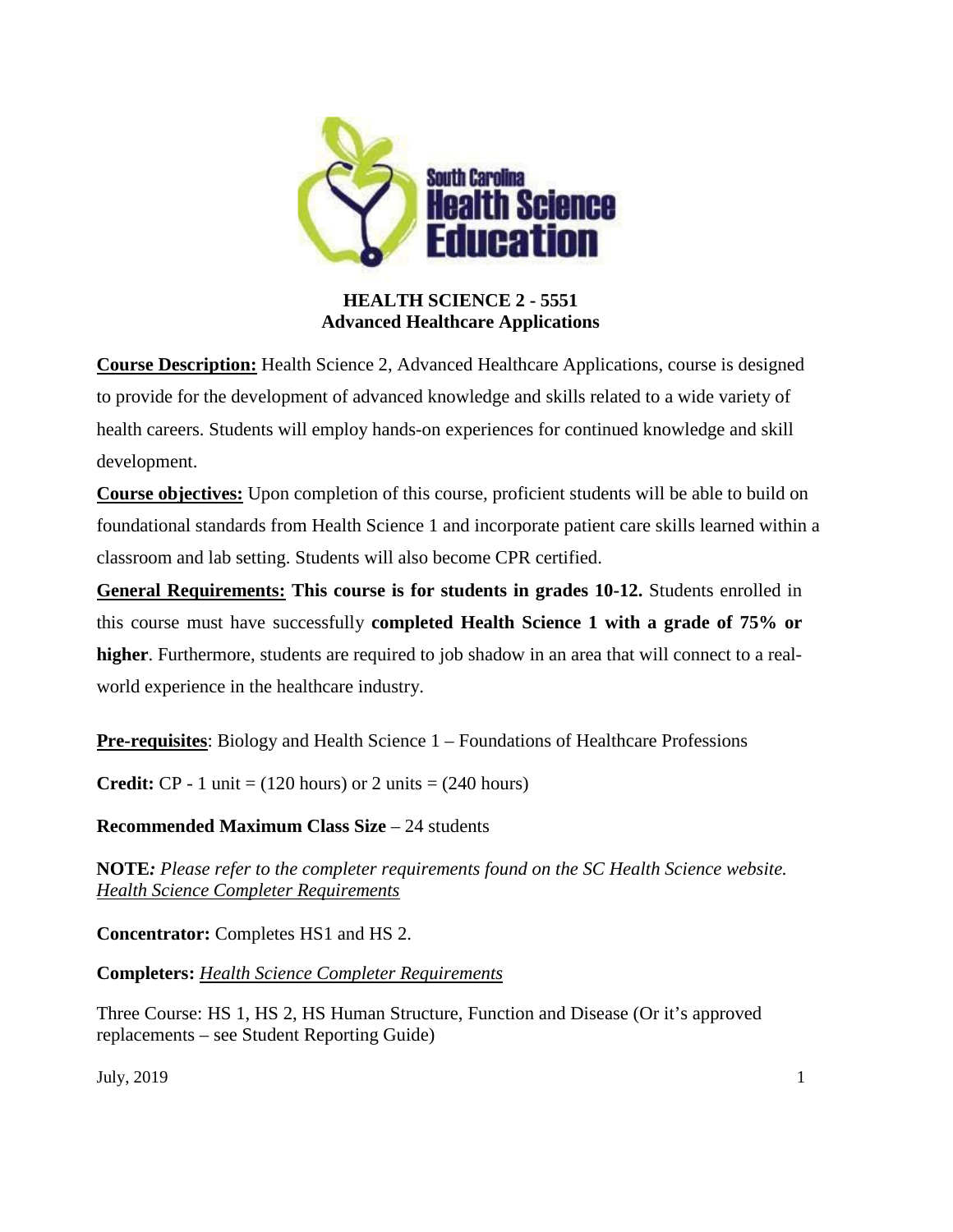Four or more courses: HS 1, HS 2, Plus any other two courses in the Health Science Cluster

**Industry Aligned Credentials**: 1. BLS Healthcare Providers CPR/AED 2. OSHA Healthcare or any others applicable listed in the Student Reporting Guide.

**Stackable Credentials:** 1. Heartsaver CPR/AED 2. First-Aid or any others applicable as listed in the Student Reporting Guide.

## *STANDARDS:*

#### **Foundation Standard 1: Academic Foundation**

#### **Understand human anatomy, physiology, common diseases and disorders, and medical math principles.**

- 1. **Demonstrate** the ability to analyze diagrams, charts, graphs, and tables to interpret healthcare results.
- 2. **Demonstrate** competency in basic math skills and conversions as they relate to healthcare**.**
	- a. The Metric System, i.e. centi-, milli-, **deci**-, **micro-**, and kilo-
	- b. Mathematical (average, ratios, fractions, percentages, addition, subtraction, multiplication, division).
	- c. Conversions (height, weight/mass, length, volume, temperature, household measurements)
	- d. Perform mathematical applications to determine vital sign applications and basic pharmacology equations.
- 3. **Identify** basic levels of organization of the human body.
	- a. **Identify** the major human body systems**, their basic function and associated diseases.**
	- b. **Identify directions and planes of the body.**

4. Describe biomedical therapies as they relate to the prevention, pathology, and treatment of disease.

- Gene testing
- Gene therapy
- Cloning
- Stem cell research

### **Foundation Standard 2: Communications**

### **Demonstrate methods of delivering and obtaining information, while communicating effectively.**

**Distinguish** subjective and objective information.

- 1. **Recognize and interpret** elements of written and electronic communication (spelling, grammar, formatting, and confidentiality).
- 2. **Prepare** examples of technical, informative and creative writing.
- 3. **Document, report, and communicate** in a straightforward, understandable, accurate,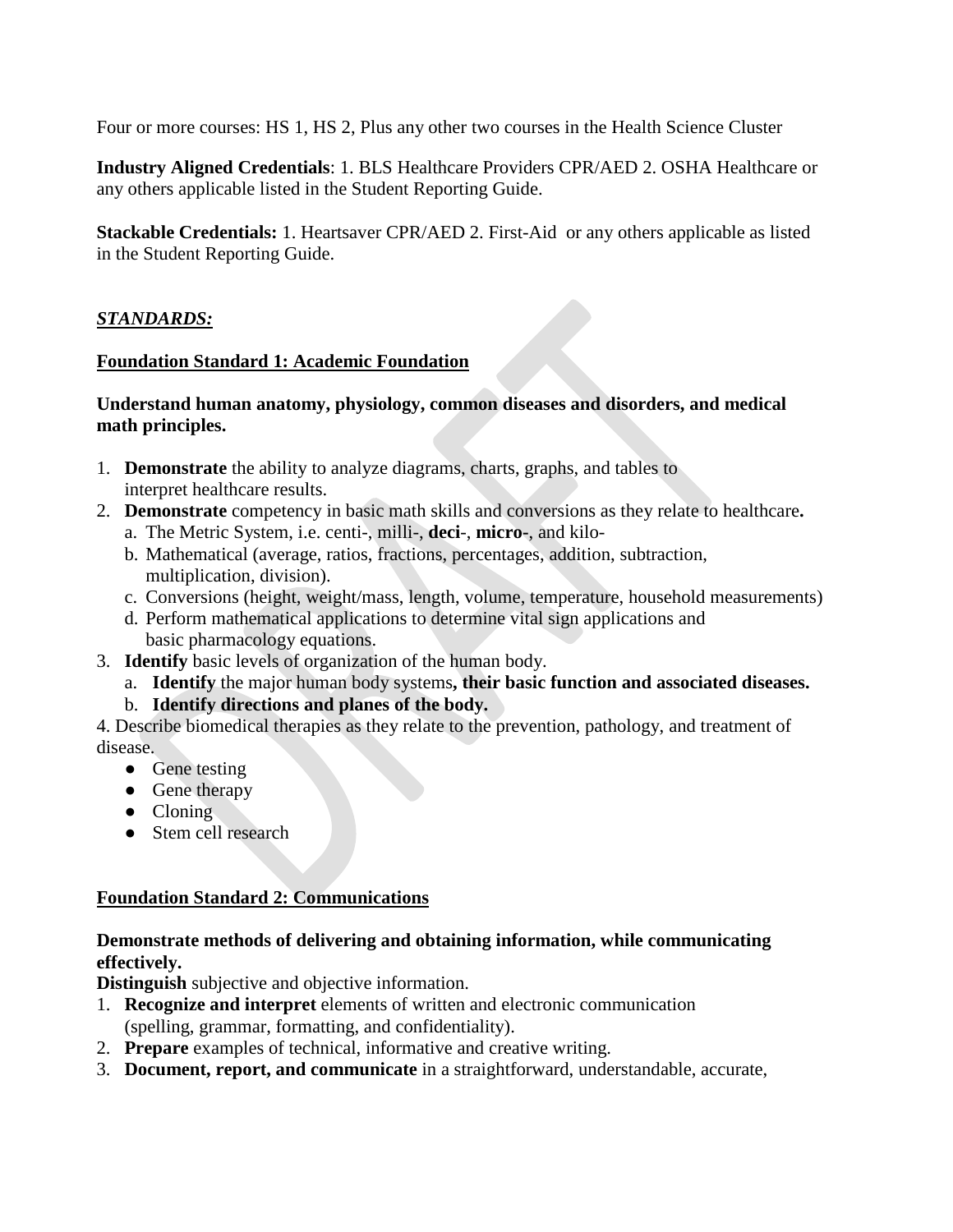and timely manner (such as: how to correct errors, read labels, report information and data, and provide hand-off reports).

- 4. **Apply and practice** active speaking and listening skills.
	- 5. **Identify and Adapt** communication styles to accommodate common barriers to communication in healthcare.
		- a. Physical disabilities
			- Aphasia
			- Hearing loss
			- Impaired vision
			- Developmental level
		- b. Psychological barriers
			- Attitudes
			- Bias
			- Prejudice
			- Stereotyping
- 6. **Modify** communication to meet the needs of the patient/client and be appropriate to the situation.
	- 7. Describe appropriate interactions with patients throughout various stages of psychosocial development*.*
	- 8. Interpret common medical abbreviations to communicate information.
	- 9. Demonstrate appropriate use of digital communication in a work environment, such as email, text, and social media.

### **Foundation Standard 3: Systems**

#### **Identify how key systems affect services performed and quality of care.**

- 1. **Explain** factors influencing healthcare delivery systems. (Example: Affordable Care Act, aging populations etc.)
- 2. **Discuss** common methods of payment for healthcare .
	- a. Private health insurance plans
	- b. Managed Care
		- Health Maintenance Organization (HMO)
		- Independent Practice Association (IPA)
		- Preferred Provider Organization (PPO)
	- c. Government programs
	- d. Affordable Care Act (ACA)
		- Medicaid
		- Medicare
		- Tricare
		- Workers' Compensation
- 3. Analyze healthcare economics and related terms.
	- a. The history and role of health insurance and employer/employee benefits;
	- b. Fundamental terms related to health insurance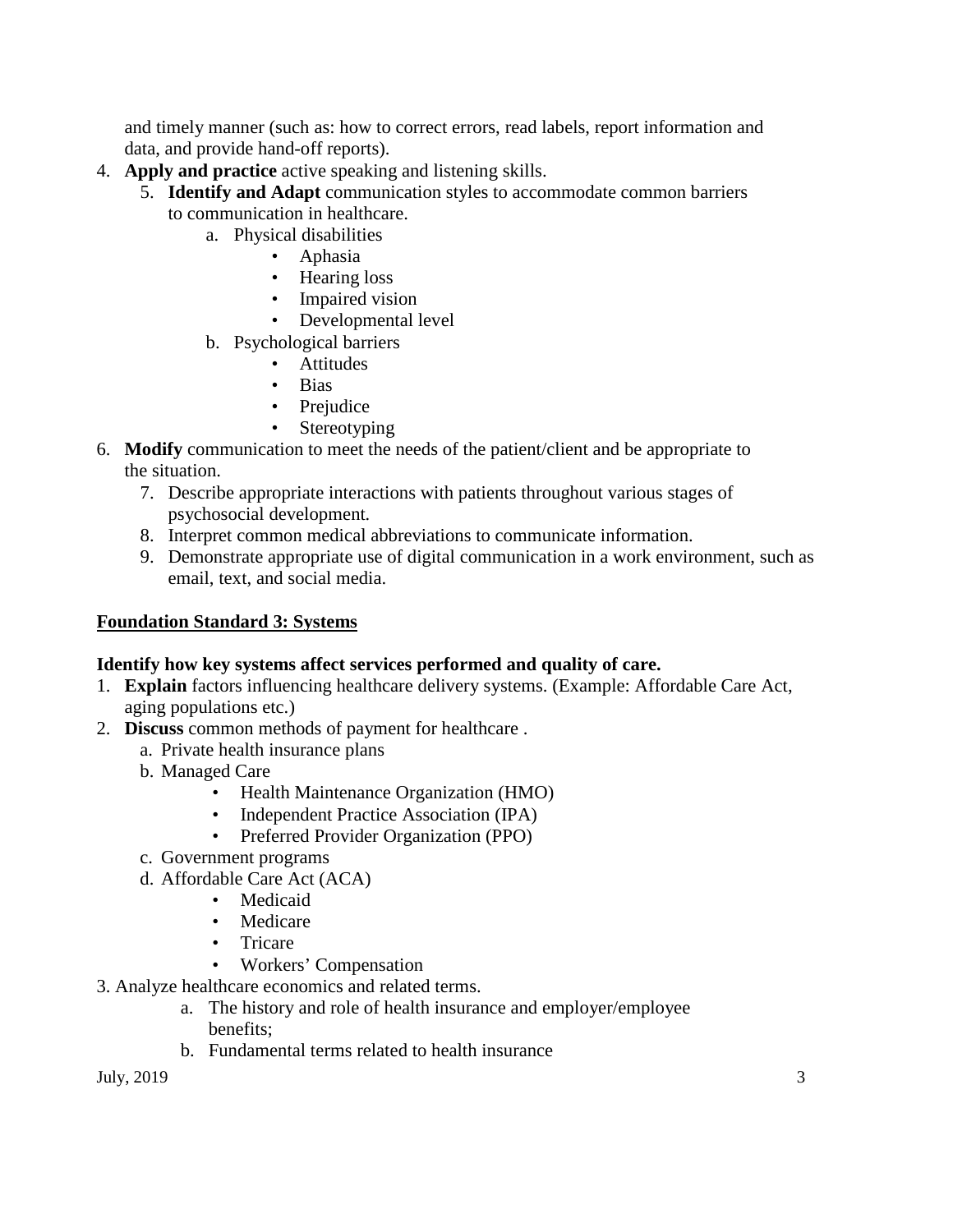- a. Claim
- b. Coinsurance
- c. Co-payment
- d. Fraud
- e. HIPAA
- f. Premium
- g. Deductible
- 3. **Examine** the healthcare consumer's rights and responsibilities within the healthcare system.
	- a. Self-advocacy
	- b. Compliance
	- c. Patient's Bill of Rights
- 4. **Assess and explain** the impact of emerging issues such as technology, epidemiology, genetics, bioethics, and socioeconomics on healthcare delivery systems.

## **Foundation Standard 4: Employability Skills**

### **Use employability skills to enhance employment opportunities and job satisfaction.**

- a. **Participate** in job-based scenarios (role play, case studies, job shadowing) that allow for application of personal traits, attitudes, and employability skills desirable in a member of the healthcare team. (such as: dealing with the tardy employee, satisfying the unhappy patient, conflict resolution with a fellow team member)
- b. **Demonstrate** process and strategies for obtaining and retaining employment, (proper use of social media, personal networking, soft skills, job sites, internships).
- c. **Develop and expand** components of a personal portfolio (letter of introduction, resume, healthcare project, writing sample, work-based learning, oral presentation, service learning, credentials, technology, and leadership experience).
- d. **Showcase** personal traits, attitudes, and employability skills desirable in a member of the healthcare team through participation **i**n healthcare work-based learning experiences (guest speakers, virtual tours, job shadowing, virtual job shadowing, blood drives, community service projects, HOSA, etc.).
	- Chain of command
	- Communication Skills
	- Decision making
	- Flexible
	- Organization
	- Problem Solving
	- Scope of practice
	- Time Management
	- Work Ethic
- e. **Expand** upon components of a personal portfolio (letter of introduction, resume, healthcare project, writing sample, work-based learning, oral presentation, service learning, credentials, technology, and leadership experience).
- f. **Demonstrate** professional and leadership skills by participating in experiences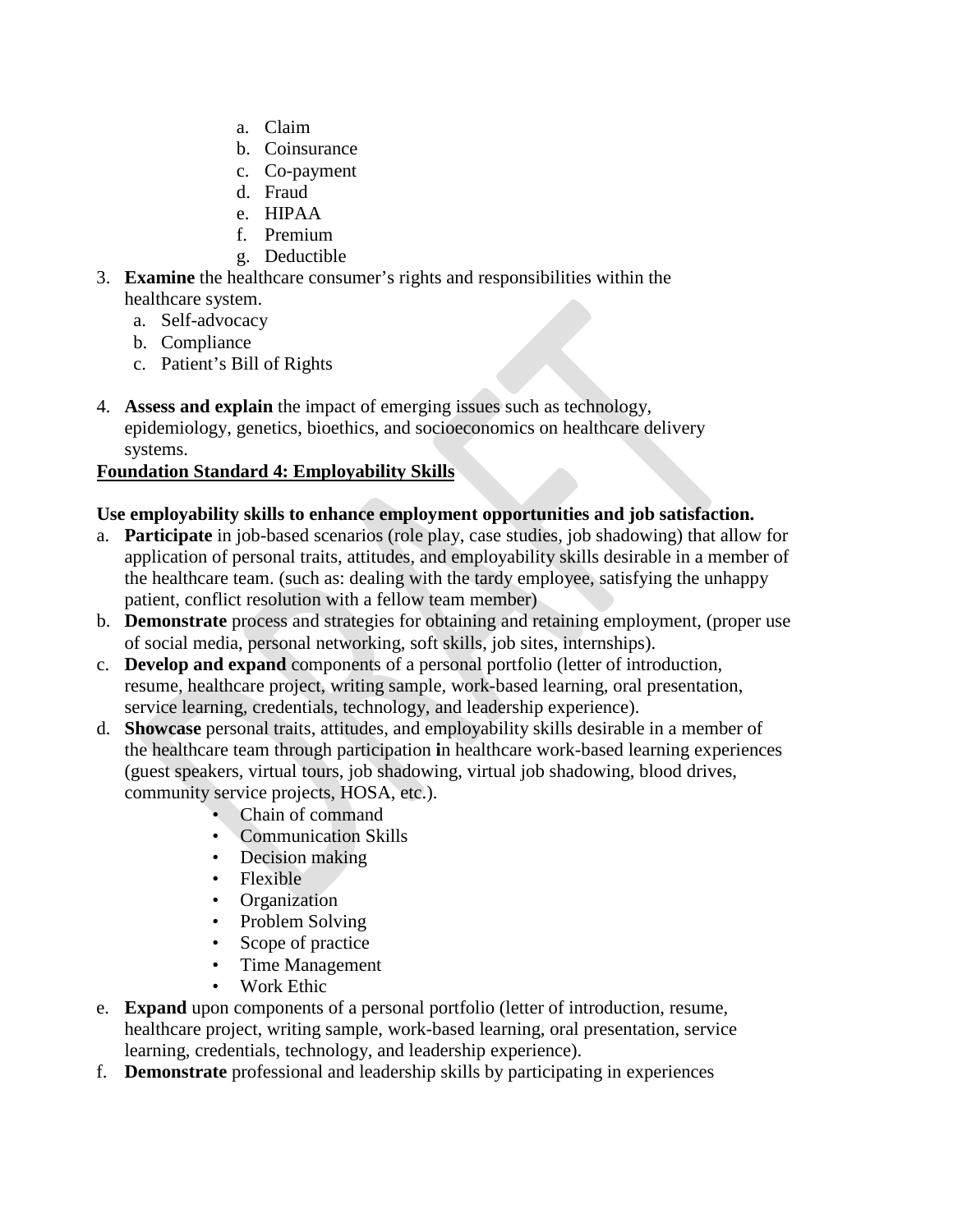through a career and technology student organization (CTSO) like SC HOSA Future Health Professionals (whether as a member or as a participant in a HOSA sponsored event).

### **Foundation Standard 5: Legal Responsibilities**

### **Describe legal responsibilities, limitations, and implications on healthcare worker actions.**

- 1. **Explain** practices that could result in malpractice, liability, and/or negligence (to include civil law, and criminal law. Summarize laws governing harassment, labor, and scope of practice.
	- Abuse
	- Assault
	- **Battery**
	- Contract
	- Invasion of privacy
	- Libel
	- Malpractice
	- Negligence
	- Slander
	- Tort
- 2. **Apply** procedures for accurate documentation and record keeping (for example, legally correcting errors on medical records, etc.)
- 3. **Describe and apply** standards for safety, privacy, and confidentiality of the Health Insurance Portability and Accountability Act **(**HIPAA privileged communication).
- 4. **Describe advance directives**, informed consent and explore the Patient's and Residents Bill of Rights.
- 5. **Summarize** the essential characteristics of a patient's basic rights within a healthcare setting.
- 6. **Differentiate** informed and implied consent.
- 7. **Explain** laws governing harassment.
- 8. **Describe** the concept of scope of practice.
- 9. **Utilize** procedures for reporting activities and behaviors that affect the health, safety, and welfare of others (incident report).

#### **Foundation Standard 6: Ethics**

#### **Understand accepted ethical practices with respect to cultural, social, and ethnic differences within the healthcare environment.**

1. **Differentiate** between ethical and legal issues impacting healthcare.

July,  $2019$  5 a. **Recognize and identify** ethical and legal issues and their implications related to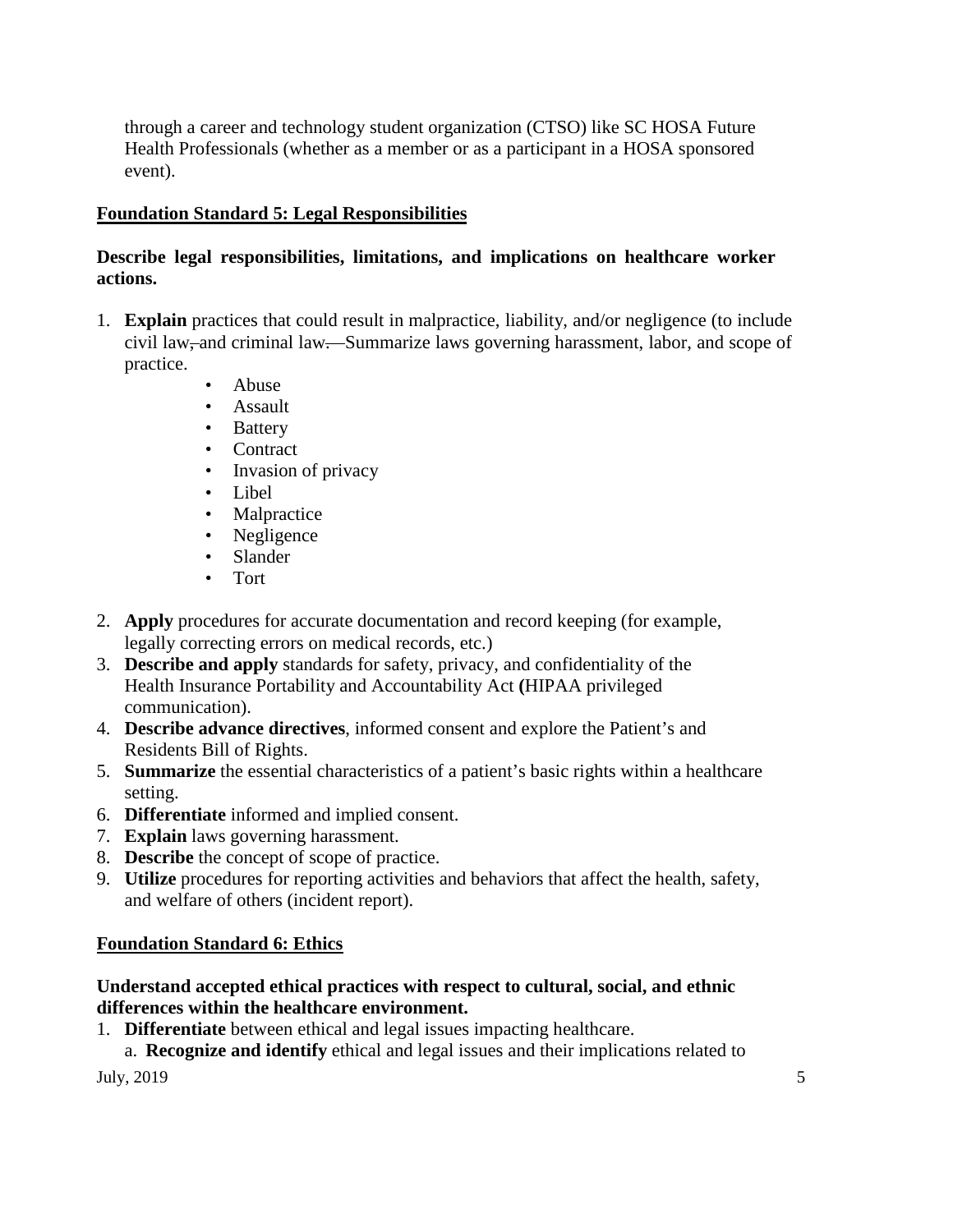healthcare (such as organ donation, in vitro fertilization, euthanasia, scope of practice, ethics committee, etc.)

- 2. **Discuss** bioethical issues related to healthcare.
- 3. **Apply** ethical behaviors in healthcare including personal, professional, and organizational ethics.
- 4. **Discuss and utilize** procedures for reporting activities and behaviors that affect health, safety, and welfare of others (such as an incident report)
- 5. **Identify** stages of death and dying.

#### **Foundation Standard 7: Safety Practices**

**Identify existing and potential hazards to clients, co-workers, and self. Employ safe work practices and follow health and safety policies and procedures to prevent injury and illness.**

- A. Explain principles of infection transmission.
	- a. **Describe** mode of transmission
		- a. Common vehicle (air, food, water)
		- b. Direct
		- c. Healthcare-associated infections (nosocomial)
		- d. Indirect
		- e. Opportunistic
		- f. Vectors

B. **Differentiate** methods of controlling the spread and growth of microorganisms. (aseptic vs. sterile technique, antisepsis, disinfection, sterilization, standard vs. transmission-based precautions, and blood-borne pathogens)

- a. Asepsis
	- i. Sanitization
	- ii. Antisepsis
	- iii. Disinfection
	- iv. Sterile technique
	- v. Sterilization
- b. Standard precautions
	- i. Handwashing
	- ii. Gloving
	- iii. Personal Protective Equipment (PPE)
	- iv. Environmental cleaning
- c. Isolation precautions
	- i. Transmission-based contact
- d. Bloodborne pathogen precautions
- e. Vaccinations

#### 2. **Personal Safety**

a. **Apply** personal safety procedures based on Occupational Safety and Health Administration (OSHA) and Centers for Disease Control (CDC) regulations.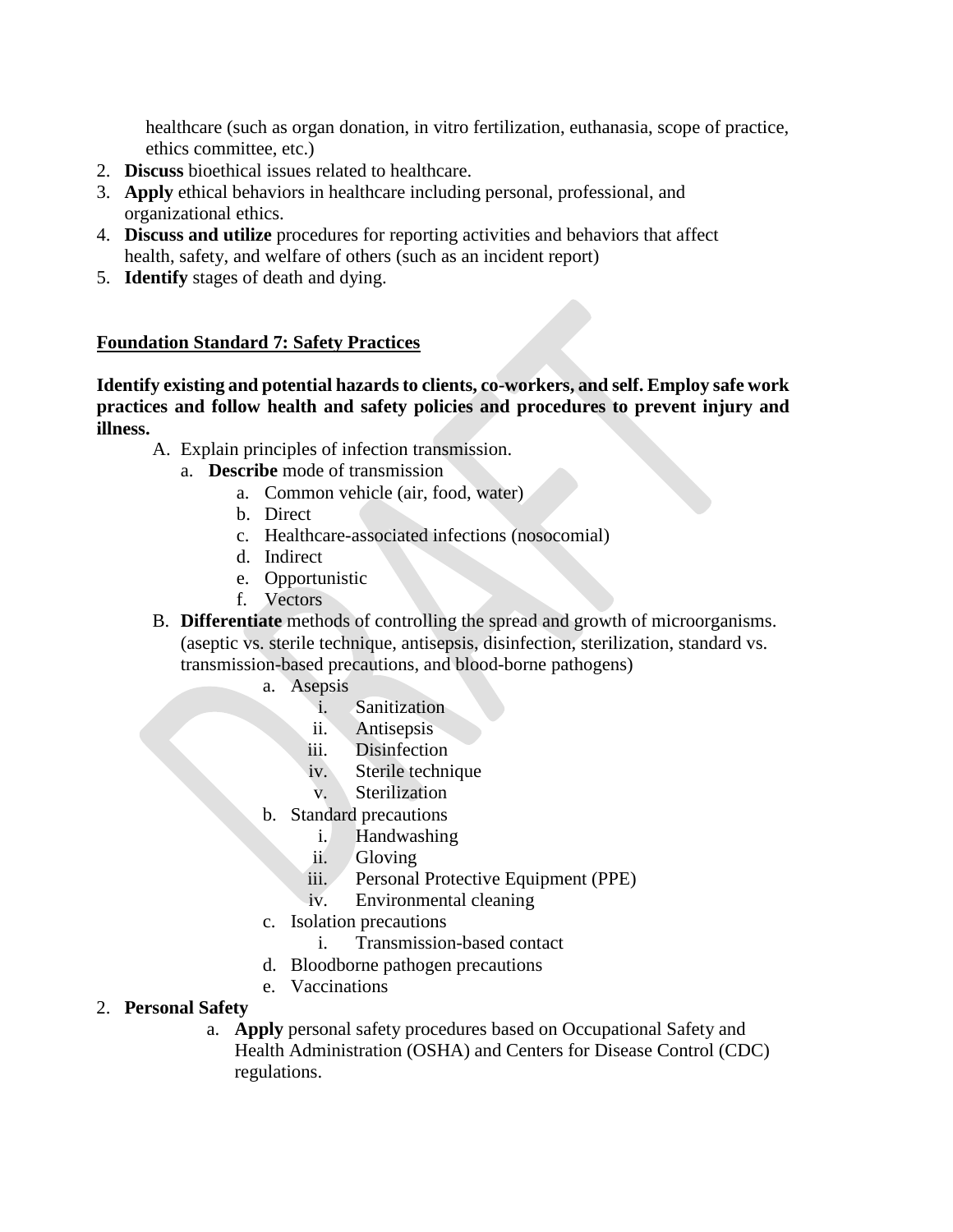- b. **Demonstrate** principles of body mechanics and patient safety during transfers, ambulation, and positioning.
	- i. Ambulating
	- ii. Lifting
	- iii. Positioning
- c. Demonstrate and apply the use of personal protective equipment (PPE).

## **Foundation Standard 8: Teamwork**

**Identify roles and responsibilities of individual members as part of the healthcare team.**

- 1. **Act** responsibly as a team member, including gaining practice employing leadership skills when acting as team leader.
- 2. **Collaborate** with others to formulate team objectives and accomplish team goals utilizing the characteristics of effective teamwork.
- 3. **Apply** effective techniques for managing team conflict.
- 4. **Apply** principles of teamwork.
- 5. **Evaluate** why teamwork is an important part of healthcare and how it improves patient care.

## **Foundation Standard 9: Health Maintenance Practices**

**Differentiate between wellness and disease. Promote disease prevention and model healthy behaviors.**

- **1. Healthcare Across the Lifespan**
	- **a. Discuss** physical, mental, social and behavioral development and its impact on healthcare.

### **\*Foundation Standard 10: Technical Skills**

# **Apply and demonstrate technical skills and knowledge common to health career specialties.**

- 1. **Demonstrate** procedures for measuring and recording vital signs including recognition of normal ranges, data interpretation, reporting of abnormal values, and documentation of values received.
	- Blood pressure
	- Temperature
	- Oxygen saturation
	- Pain
	- Pulse
	- Respirations
- 2. **Apply s**kills to obtain Heartsaver or BLS training or certification in adult, child, and infant cardiopulmonary resuscitation (CPR) and automated external defibrillator (AED).
- July,  $2019$   $7$ 3. **Demonstrate** special health care skills as needed in the medical field for several different career paths, such as, but not limited to, Laboratory, Dental, Medical Assisting, Nurse Assisting, Physical Therapy, Patient Care Technician, Allied Health occupations or Office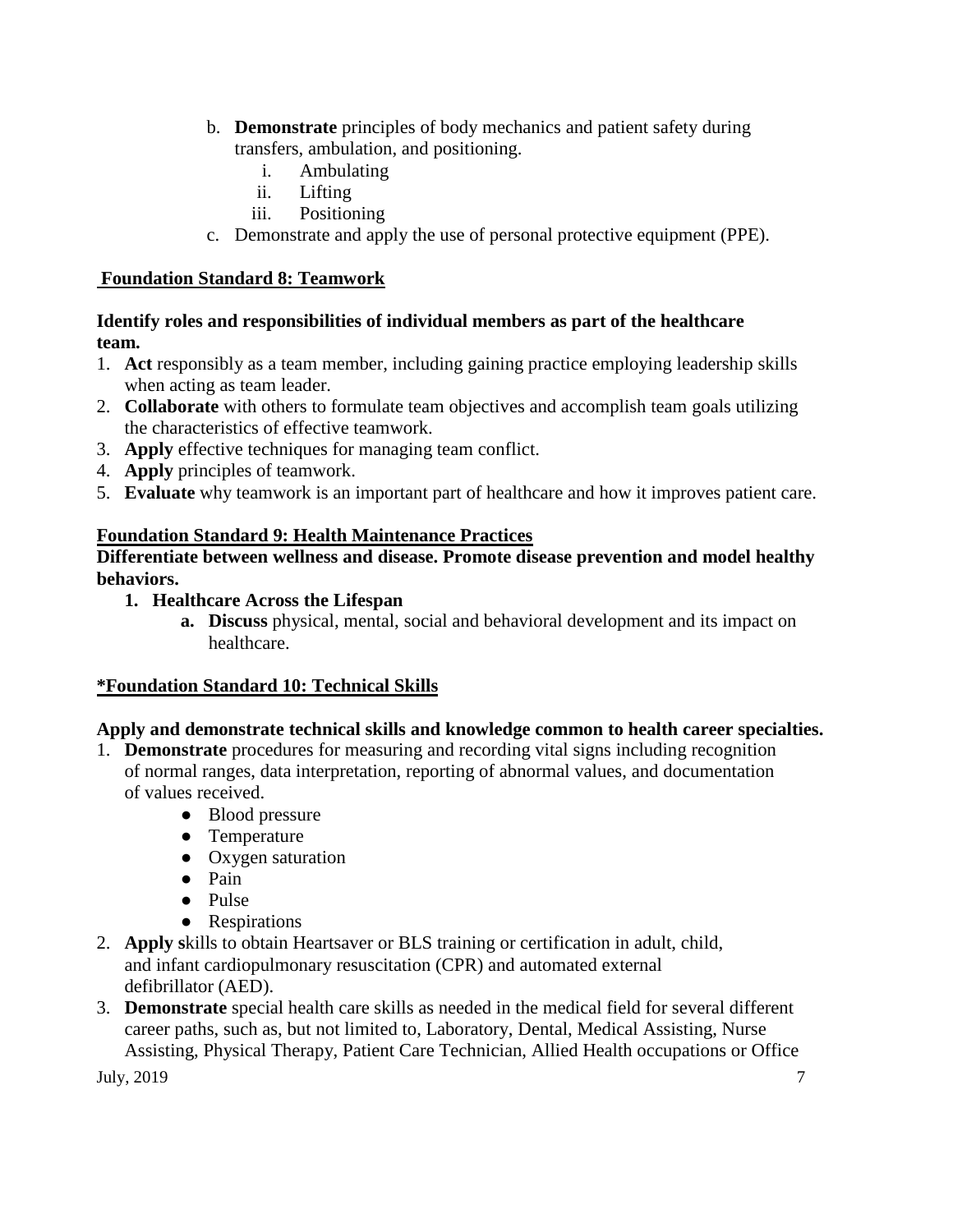Management/Business and Accounting. The specific skills and care paths chosen may differ as to the teacher's professional certification area. (See additional skill *example*  addendum).

#### **Foundation Standard 11: Information Technology in Healthcare**

### **Apply information technology practices common across health professions.**

- 1. **Identify** records and files common to the healthcare setting including electronic health record - EHR).
	- Diagnostic tests
	- History and physical
	- Medications
	- Patient demographics
	- Progress notes
	- Treatment Plan

**3. Identify** and **differentiate** types and content of health records (including EHR) , i.e. patient, pharmacy, laboratory**,** radiology, etc.

- **4. Recognize** technology applications in healthcare including file storage.
- 2. **Create** documentation in the health record (EHR/MHR) that reflects timeliness, completeness, and accuracy while adhering to information systems policies and procedures at the local, state, and national and organizational level
	- a. **Use** health record data collection tools (such as input screens, document templates)
	- b. **Understand** the principle and **demonstrate** the appropriate methods to correct inaccurate information/errors personally entered into EHR/MHR, such as adding, clarifying, and correcting information.
- 3. **Explore** different types of health record data collection tools such as patient
	- a. Medical wearable devices
	- b. Patient monitoring equipment
	- c. Phone application
	- d. Telemedicine/telehealth
- 4. **Identify** common policies and procedures for proper access, disclosure and protection of personal information such as: passwords, administrative safeguards, database security.
	- a. **Apply** fundamentals of privacy and confidentiality policies and procedures (HIPAA).
	- b. **Adhere** to information systems policies, procedures, and regulations as required by national, state, and local entities. (Such as: Health Information Technology Act [HITECH Act], American Recovery and Reinvestment Act [ARRA]).
	- c. **Describe** the consequences of inappropriate use of health data in terms of disciplinary action.

### \*Additional Skill Example Addendum: **\*Foundation Standard 12 – South Carolina**

**Basic general skills that include vital signs, CPR, and FA will be taught, practiced and demonstrated along with basic skills that may come from specific areas in health care. Examples: Dental: demonstrating brushing and flossing; Laboratory: operating a**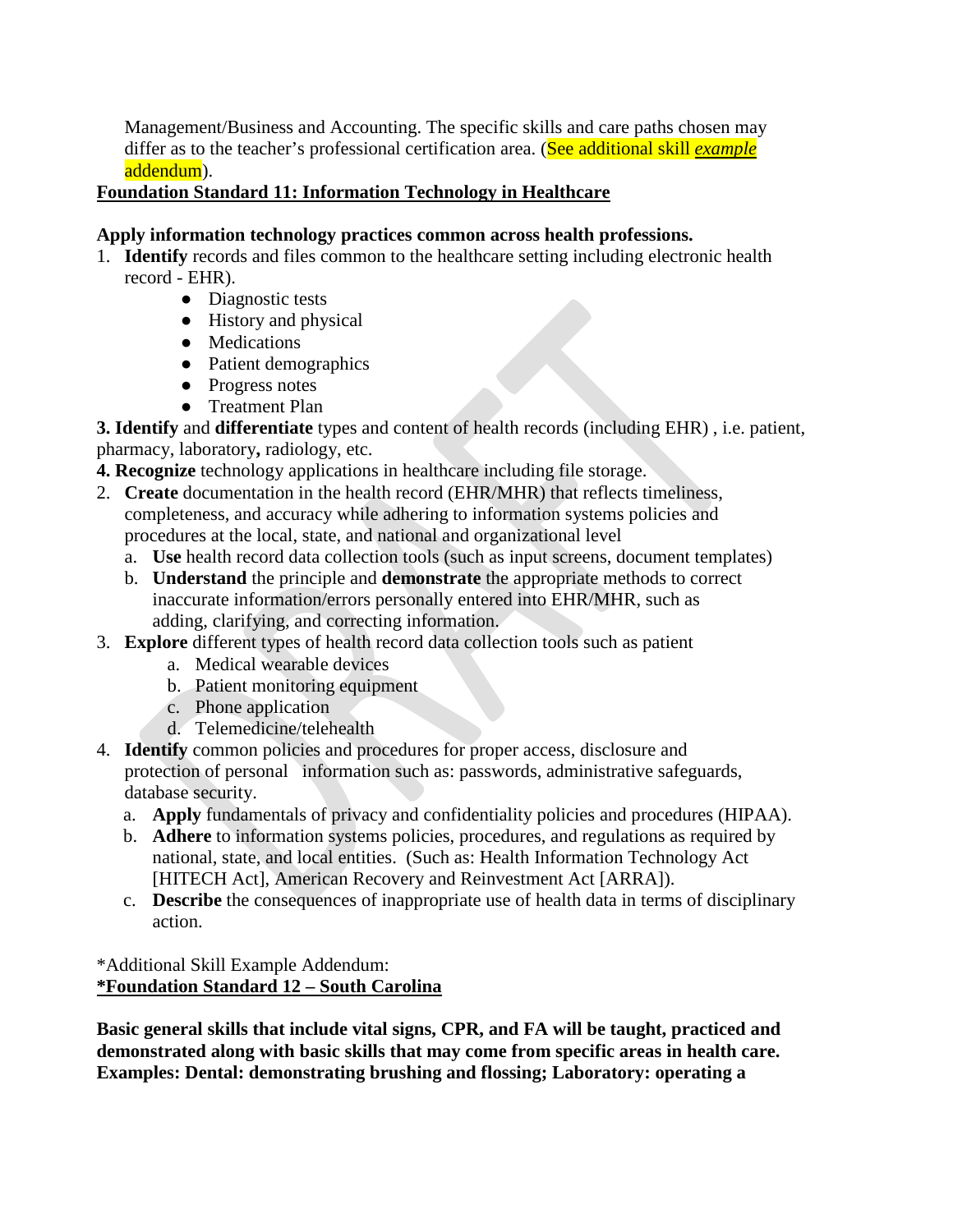**microscope, or testing urine; Medical Assisting: Suture removal, or sterile procedure/gloving; Nurse Assisting: feeding a patient, positioning a patient, I's and O's; Physical Therapy; ambulating with crutches, walkers or canes; Healthcare Office Management: Filing, Using the telephone. There are many other basic skills that instructors may draw from within the healthcare field. Which technical skills will be added to HS2 will be at the discretion of the instructor and taking into account time management for the course. The main thing is to reinforce a skill associated with a career or careers.**

### **RESOURCES:**

Browse catalog at **[www.mysctextbooks.com](http://www.mysctextbooks.com/)** for latest instructional materials available to South Carolina public schools for health science technology courses.

Simmers, Louise. Diversified Health Occupations. Albany, New York: Delmar, latest edition. --. ------: Teacher's Resource Kit, latest edition. -------, -------. ------: Workbook, latest edition. HealthCenter21 **[https://learn.aeseducation.com](https://learn.aeseducation.com/)**

#### **OTHER RESOURCES:**

Colbert, Bruce J. Workplace Readiness for Health Occupations: A Foundation for

Excellence. Delmar, latest edition.

Benjamin-Chung, Michele. Math Principles and Practice, Preparing for Health Career Success.

Upper Saddle River: NJ: Prentice Hall, latest edition.

Haroun, Lee and Royce, Susan. Delmar's Teaching Ideas and Classroom Activities or Health

Care. Albany, NY: Delmar, latest edition.

Toner, Patricia Rizzo, Consumer Health and Safety Activities, The Center for Applied Research

in Education, latest edition.

Toner, Patricia Rizzo, Relationships and Communication Activities, The Center for Applied

Research in Education, latest edition.

Toner, Patricia Rizzo, Stress Management and Self- Esteem Activities, The Center for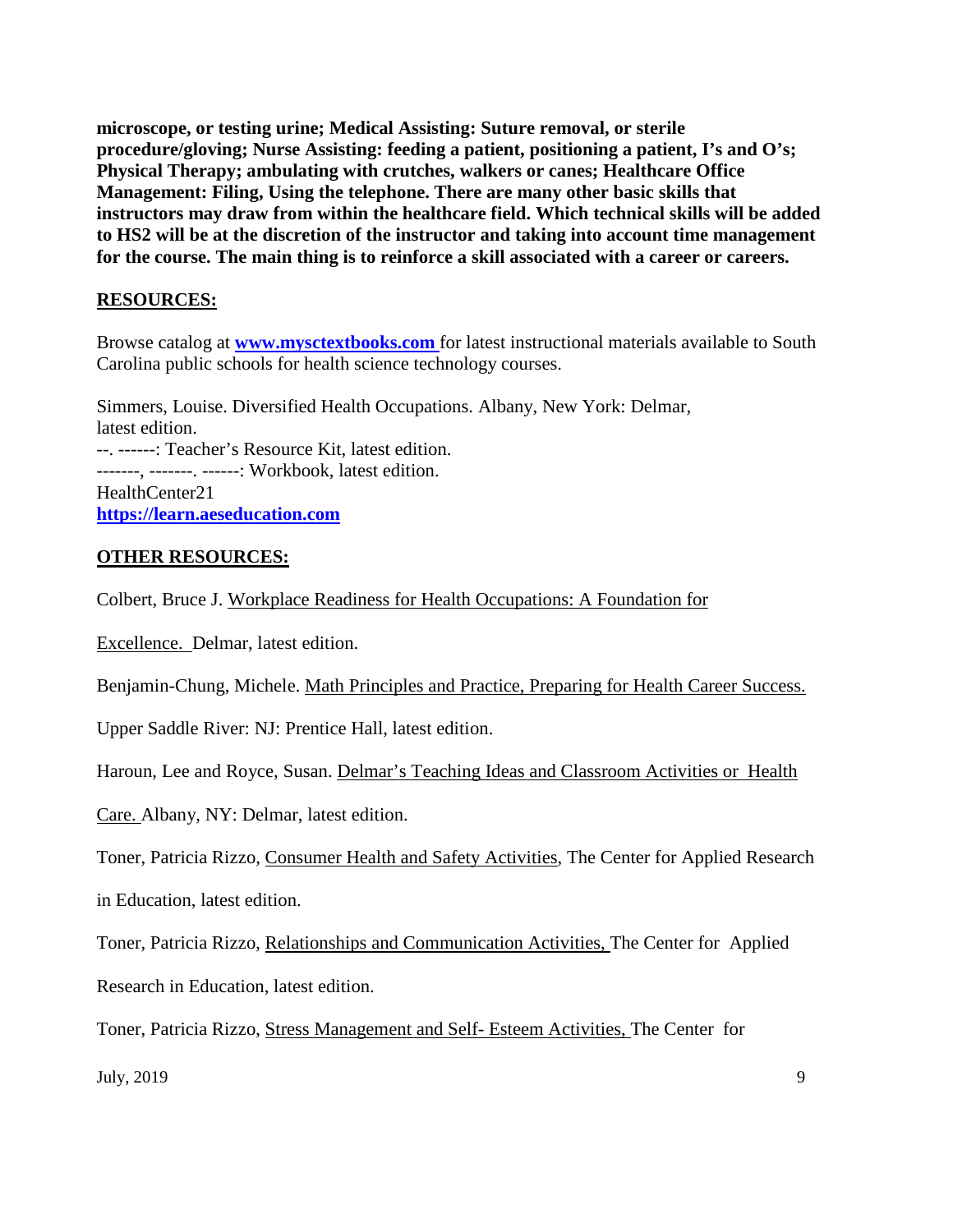Applied Research in Education, latest edition.

Umstatter, Jack. Brain Games: Ready-to-Use Activities That Make Thinking Fun for Grades

6-12. San Francisco: Jossey-Bass, latest edition.

Zedlitz, Robert H. How to Get a Job in Health Care. Albany, NY: Delmar, latest edition.

### **WEB SITES:**

South Carolina Department of Education [www.ed.sc.gov](http://www.ed.sc.gov/)

South Carolina Health Science Education Teacher Resource Guide [www.cateresources.net/HSTETeacherResourceGuide/index.html](http://www.cateresources.net/HSTETeacherResourceGuide/index.html)

Health Science Educator Resources [www.HealthScienceTeacher.com](http://www.healthscienceteacher.com/)

National HOSA [www.hosa.org](http://www.hosa.org/)

SC HOSA [www.schosa.org](http://www.schosa.org/)

National Consortium for Health Science Education [www.healthscienceconsortium.org](http://www.healthscienceconsortium.org/)

South Carolina Occupational Information System (SCOIS) [www.scois.net](http://www.scois.net/)

(link no longer works) Personal Pathways to Success™ <http://www.palmettopathways.org/EEDA2/default.aspx>

# **EDUCATIONAL/CLASSROOM RESOURCES**

American Medical Association: Careers in Healthcare [http://www.ama-assn.org/ama/pub/education-careers/careers-health-](http://www.ama-assn.org/ama/pub/education-careers/careers-health-care.shtml) [care.shtml](http://www.ama-assn.org/ama/pub/education-careers/careers-health-care.shtml)

CareerOneStop formerly known as America's Career InfoNet <https://www.careeronestop.org/Toolkit/ACINet.aspx>

American Heart Association<http://www.americanheart.org/presenter.jhtml?identifier=1200000> American Journal of Nursing <https://www.jstor.org/journal/americanjnursing>

American Red Cross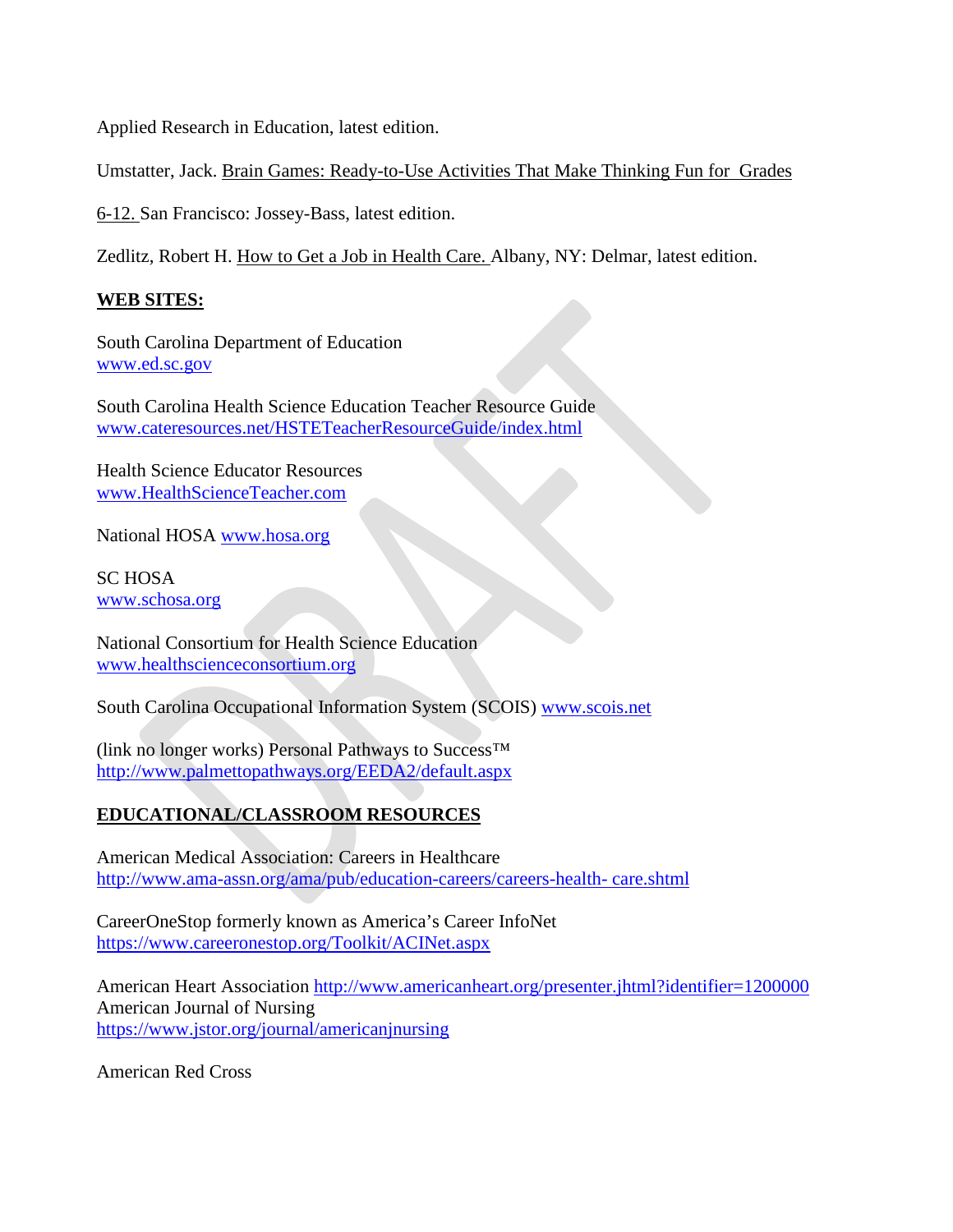#### <http://www.redcross.org/>

#### Annals of Internal Medicine<http://www.annals.org/>

Anatomy in Clay <http://www.anatomyinclay.com/> Ask Dr. Math [http://mathforum.org/dr.math/dr-](http://mathforum.org/dr.math/dr-math.html) [math.html](http://mathforum.org/dr.math/dr-math.html) Assessment: Motivational Appraisal of Personal Potential <https://www.assessment.com/>

Aetna: InteliHealth <http://custom.aetna.com/Inova/intelihealth.shtml>

Become an RN <https://www.learnhowtobecome.org/nurse/registered-nurse/>

Be Something Amazing – Video of Virtual Surgeries and Occupations in Healthcare <https://besomethingamazing.com/>

Body Works: A toolkit for healthy teens and strong families <http://www.womenshealth.gov/bodyworks/>

Cancer.Net <http://www.cancer.net/portal/site/patient>

Cardinal Health: Making healthcare safer and more productive <http://www.cardinal.com/>

Career Voyages <https://webarchive.library.unt.edu/eot2008/20080916003633/http:/careervoyages.gov/>

CNN Health <http://www.cnn.com/HEALTH/>

CollegeNet<http://www.collegenet.com/elect/app/app>

CreativEd Services <http://www.creativedservices.com/>

Dr. Greene…..Caring for the Next Generation <http://www.drgreene.com/>

July,  $2019$   $11$ Estronaut: A Forum for Women's Health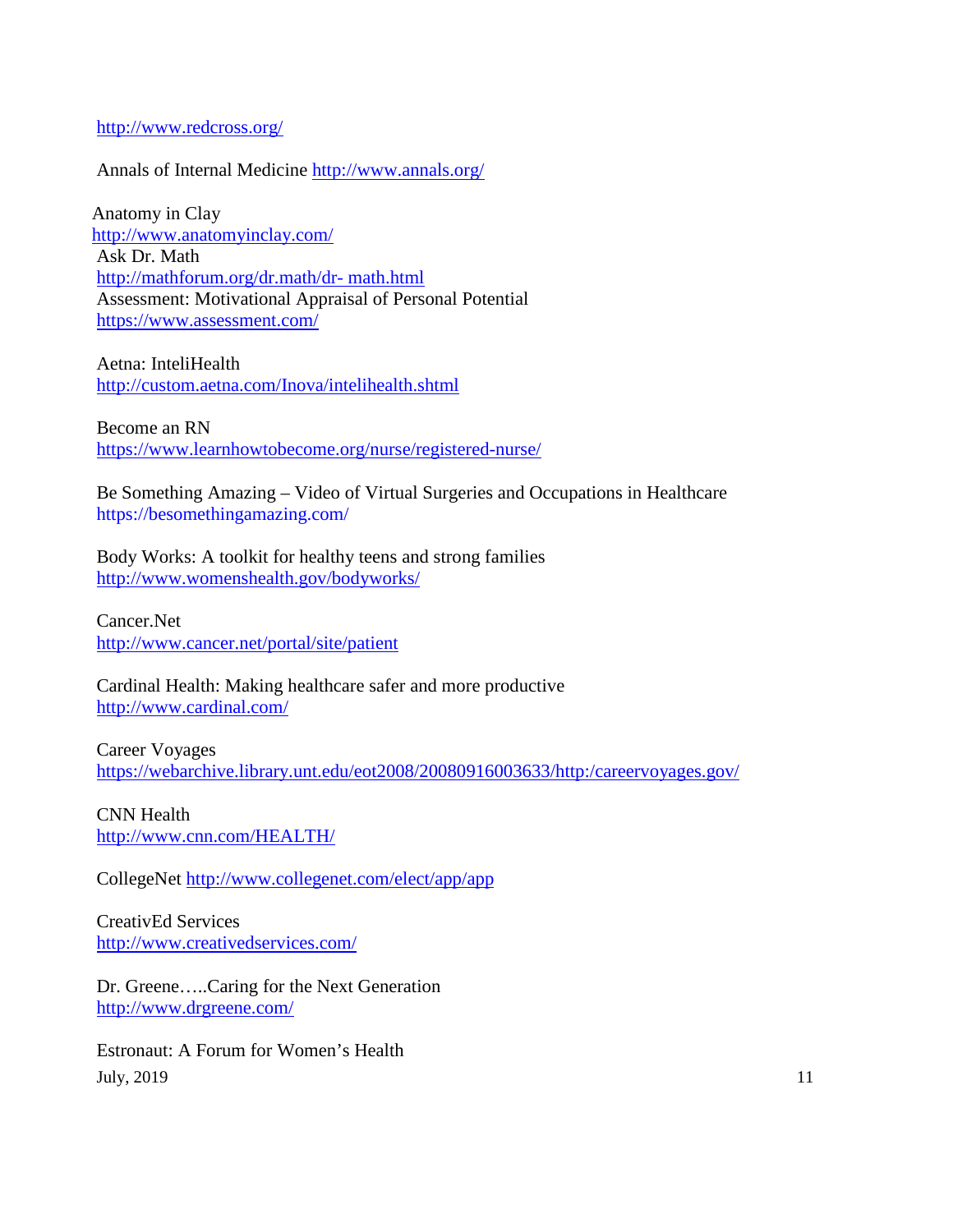<http://www.womenshealth.org/>

Explore Health Careers <http://explorehealthcareers.org/en/home>

Health Central <http://www.healthcentral.com/>

JAMA: The Journal of the American Medical Association <http://jama.ama-assn.org/>

Learn and Serve America's Service Learning Clearinghouse <http://www.servicelearning.org/>

Medline Plus: Medical Encyclopedia <http://www.nlm.nih.gov/medlineplus/encyclopedia.html>

Medical Math Lesson Plans <http://www.nrccte.org/resources/lesson-plans/health-science/health-science-back-basics>

Medical Mysteries on the Web <http://webadventures.rice.edu/stu/Games/MedMyst/>

Medical Reserve Corps <https://mrc.hhs.gov/HomePage>

MedicineNet: We Bring Doctors' Knowledge to You (Medical Dictionary) <http://www.medterms.com/script/main/hp.asp>

MedlinePlus: Trusted Health Information for You <http://medlineplus.gov/>

Medscape from WebMD <http://www.medscape.com/>

Merck: A Global Research-Driven Pharmaceutical Company <http://www.merck.com/index.html> Transcription 411: The Online Resource Center for Medical Transcription Students and Professionals <http://transcription411.com/>

National Institutes of Health, Office of Science Education <https://www.nih.gov/research-training/science-education>

New England Journal of Medicine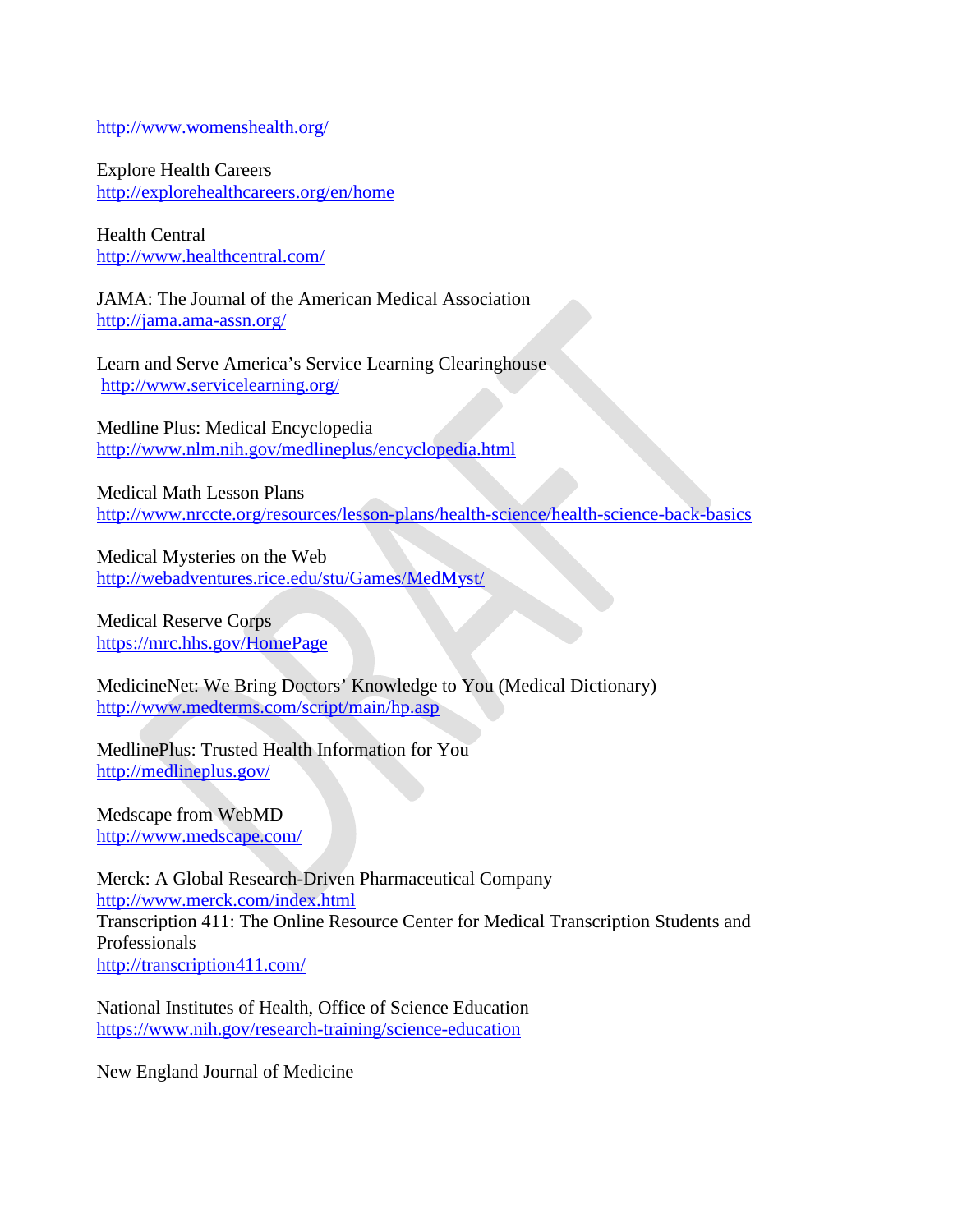#### <http://content.nejm.org/>

NORD: National Organization for Rare Disorders <http://www.rarediseases.org/>

North Carolina Association for Biomedical Research <http://www.ncabr.org/>

Nurse Spectrum | NurseWeek <http://www.nurse.com/> OncoLink: Abramson Cancer Center of the University of Pennsylvania [https://www.pennmedicine.org/cancer/navigating-cancer-care/getting-started/patient](https://www.pennmedicine.org/cancer/navigating-cancer-care/getting-started/patient-education/oncolink-cancer-education)[education/oncolink-cancer-education](https://www.pennmedicine.org/cancer/navigating-cancer-care/getting-started/patient-education/oncolink-cancer-education)

Physicians' Desk Reference <http://www.pdr.net/browse-by-drug-name> Pregnancy and Parenting for Today's Mom <http://parenting.ivillage.com/>

PubMed: A service of the US National Library of Medicine and the National Institutes of Health <http://www.ncbi.nlm.nih.gov/PubMed>

Reuters Health: The premier supplier of health and medical news <http://www.reuters.com/news/health>

RxList: The Internet Drug Index <http://www.rxlist.com/script/main/hp.asp>

Starla's Creative Teaching Tips <http://www.starlasteachtips.com/>

States' Career Clusters [www.careerclusters.org](http://www.careerclusters.org/)

Stay Healthy https://www.stayhealthy.com/

Texas Health Science <https://www.txcte.org/>

The Educator's Reference Desk <http://www.eduref.net/>